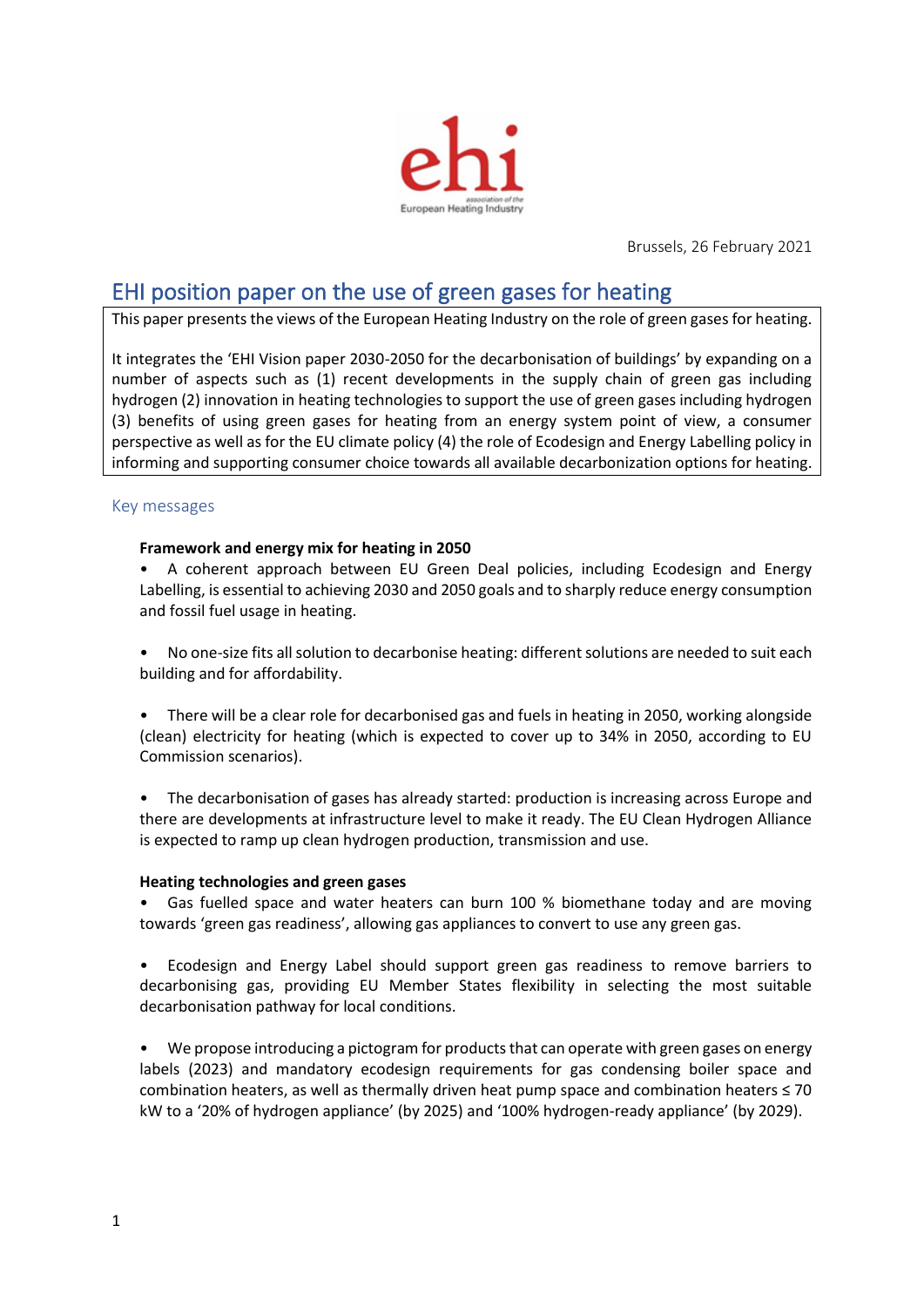About EHI, the Association of the European Heating Industry

EHI represents 90% of the European market for heat and hot water generation, heating controls and heat emitters; 80% of biomass central heating; and 75% of the hydronic heat pump and solar thermal markets. Our members produce advanced technologies for heating in buildings, including heating systems, burners, boilers, heat pumps, components and system integrators, radiators, surface heating & cooling, and renewable energy systems. In doing so, we directly employ more than 160.000 people in Europe and invest more than 700 million euro a year in energy efficiency.

## 1. The role of buildings and heating in today's climate policy context

The building sector accounts for 40% of the energy consumption<sup>1</sup> (and 36% of the greenhouse gas emissions) in the EU, with heating representing the largest share of energy consumed. Indeed, in residential buildings, space and water heating account for 78%<sup>2</sup> of the final energy consumed and in industrial buildings, space and process heating account for  $71\%$ <sup>3</sup> of the final energy consumed.

In order to reach the European Green Deal's ambition to reduce greenhouse gas emissions by 55% by 2030 in comparison to 1990 and be climate-neutral by 2050, it is clear that the heating sector will have to reduce its energy consumption sharply and cut its use of fossil fuels in the next decades.

To steer the market in this direction and to overcome existing barriers, the European Commission is working on several initiatives, including the review of the Renewable Energy Directive, the Energy Efficiency Directive, the Renovation Wave and at a later stage, the Energy Performance of Buildings Directive, the strategies for hydrogen and other 'green' gases, and the review of the ecodesign and energy labelling regulation for space and water heaters. A coherent approach between these different policies, including in how ecodesign and energy labelling can best support the overarching policies, is essential to achieve the 2030 and 2050 goals.

# 2. A perspective from the energy system: requirement for green gas for space and water heating in addition to electricity

Even with improvements to the built environment and a shift to more efficient heating systems, heating is expected to remain the largest share of energy consumption in buildings in Europe, with high demands on the coldest days of the year.

Although electrification of space and water heating with heat pumps will play a major role in the decarbonisation of heating, not all heat demand can and will be covered by electric heat pumps without putting enormous strains on the electricity grid.

Indeed, the EU's move to a climate neutral 2050 forecasts an electrification of space heating in residential buildings of no more than 34%<sup>4,5</sup>. Moreover, these EU scenarios show that of the non-

<sup>1</sup> Communication from the Commission to the European parliament, the Council, the European Economic and Social committee and the committee of the regions - a renovation wave for europe - greening our buildings, creating jobs, improving lives. Brussels, 14.10.2020, com(2020) 662 final. (Renovation wave).

<sup>&</sup>lt;sup>2</sup> Source: Eurostat - Share of fuels in final energy consumption in the residential sector by type of end-use, 2018 <sup>3</sup> Source[: https://ec.europa.eu/energy/topics/energy-efficiency/heating-and-cooling\\_en](https://ec.europa.eu/energy/topics/energy-efficiency/heating-and-cooling_en)

<sup>4</sup> In-depth analysis in support of the Commission Communication Com(2018) 773 - A Clean Planet for all, A European longterm strategic vision for a prosperous, modern, competitive and climate neutral economy (In-depth analysis), figure 43, scenarios TECH1.5 and LIFE1.5; the other scenarios do not lead to climate neutrality by 2050, the ELEC scenario, which is the scenario with the highest electrification rate and only leads to 80-90 % reduction of emissions in 2050, forecasts an electrification of 44 %..

<sup>5</sup> Commission staff working document impact assessment accompanying the document communication from the Commission to the European Parliament, the Council, the european economic and social committee and the committee of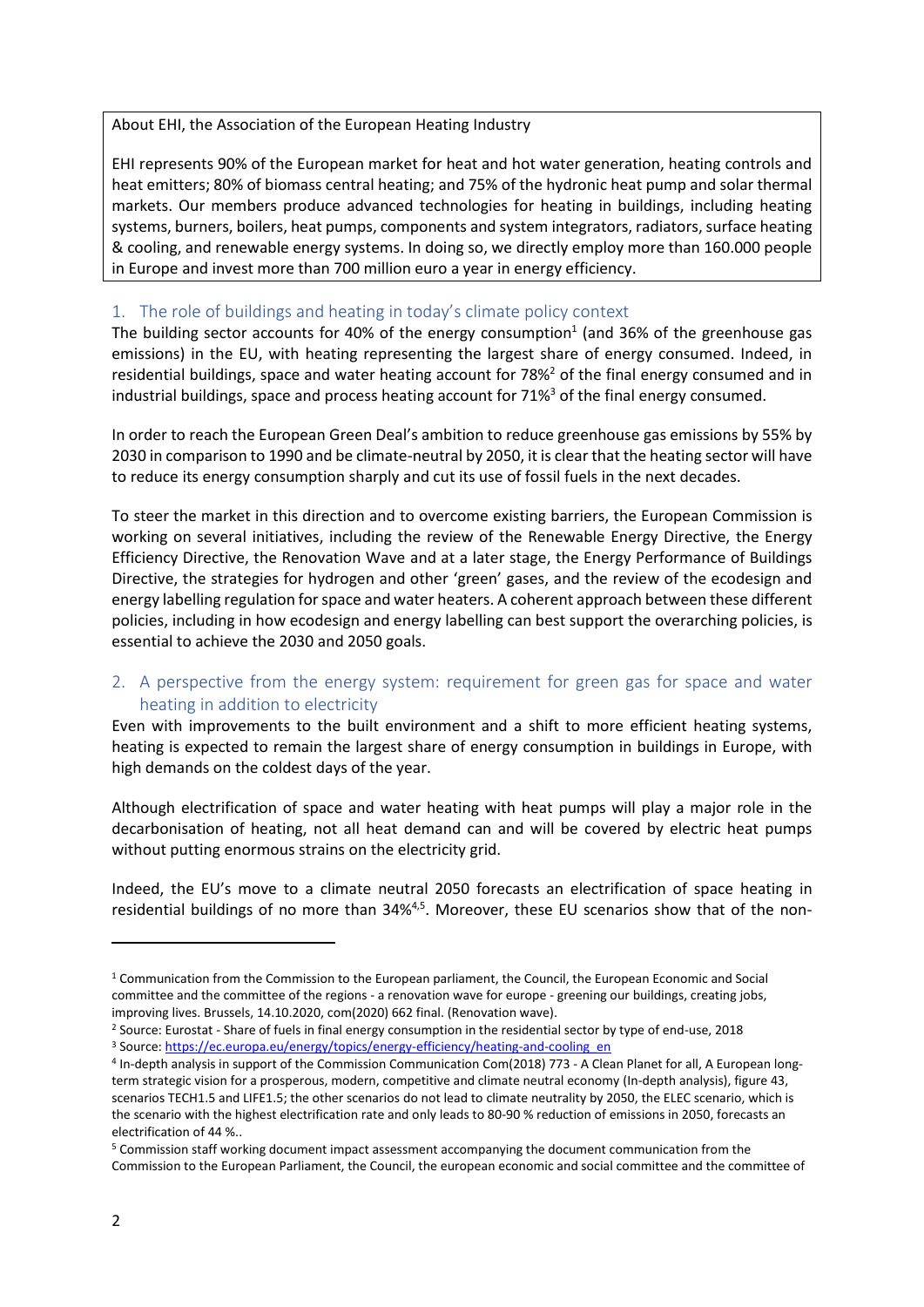electricity fuel consumption in buildings (only used for space heating, water heating and cooking<sup>6</sup>), a significant proportion<sup>7</sup> will be covered by gas (in a mix of hydrogen, biogas and e-gas, and sometimes low quantities of natural gas, depending on the scenario).<sup>8,9</sup> This confirms that the remaining space heating will need to be generated by non-electric renewable solutions. Even more so, to meet the 2030 and 2050 goals, all renewable options, including solar thermal, biomass boilers, renewablebased, district heating networks and gas-fuelled appliances functioning on 'green' gas (i.e. green egas, green hydrogen, bio-gas) will need to be available and developed.<sup>10,11</sup>

These findings are also in line with the joint projections made by electricity and gas infrastructure operators, who also see clear role for gas in residential, commercial and public buildings for space heating.<sup>12</sup>

## 3. Developments on the supply side and gas infrastructure

The gas grid can be used to store renewable energy when the supply of energy exceeds electricity demand. This will be needed to ensure security of supply.

To comply with EU CO<sub>2</sub> emission reduction goals, developments are ongoing to scale up the 'green' gas production on the supply side<sup>13,14</sup>. With the scale up of production, costs for green gases are expected to drop considerable. For example, it is expected that the price of hydrogen will be competitive to that of the natural gas price in Germany and Scandinavia on an energy-equivalent basis before 2050.<sup>15</sup>

In addition, on the gas infrastructure side, developments are ongoing in preparation of the transition from fossil fuel gas to biomethane, green e-methane, green hydrogen or blends. For biomethane, injections into the gas grid increased in the last decades to a 0,4% share. This share is expected to increase to 5-8% (based on European and national targets) by 2030<sup>16</sup>. For hydrogen, today a concentration of 10% and for some 20% hydrogen (in very specific conditions, e.g. in dedicated projects and new or very recent gas infrastructures)<sup>17</sup> by volume can be blended into the existing gas grid without any adaptations to the grid. Different scenarios<sup>18</sup> are being investigated for the use of hydrogen in buildings:

<sup>10</sup> In-depth analysis, section 4.3.1

the regions stepping up europe's 2030 climate ambition investing in a climate-neutral future for the benefit of our people (Impact assessment for the 2030 climate target plan), derived from figure 55.

<sup>6</sup> In-depth analysis, p 104, Section 4.3.3.2

<sup>7</sup> 50-60% of the non-electric fuel consumption in buildings for the scenarios in the in-depth analysis and 26-29% for the scenarios in the impact assessment for the 2030 climate target plan, noting that in absolute values (Mtoe) the gas consumption is similar in both assessments (ranging from 35 to 45 Mtoe, depending on the scenarios).

<sup>8</sup> In-depth analysis, calculated from figure 43 for scenarios TECH1.5 and LIFE1.5

<sup>&</sup>lt;sup>9</sup> Impact assessment 2030 climate target plan, calculated from Figure 55 for REG, MIX, CPRICE and ALLBNK

<sup>&</sup>lt;sup>11</sup> Impact assessment for the EU 2030 climate target plan, Section 2.2.2.

<sup>12</sup> ENTSO-E and ENTSO-G, Three Storylines to test Europe's gas and electricity infrastructure (2020)

<sup>&</sup>lt;sup>13</sup> Biomethane production is estimated to grow from around 23 TWh/yr in 2018 to 300-370 TWh/yr by 2030 (Market state and trends in renewable low carbon gases, a gas for climate report, December 2020);

<sup>&</sup>lt;sup>14</sup> EU industry has developed an ambitious plan to reach 2x40 GW of electrolysers by 2030 (Communication from the Commission to the European Parliament, the Council, the European economic and social committee and the committee of the regions - A hydrogen strategy for a climate-neutral Europe)

<sup>15</sup> Hydrogen economy outlook, 30 March 2020, Bloomberg NEF

<sup>16</sup> Market state and trends in renewable low carbon gases, a gas for climate report, December 2020

<sup>&</sup>lt;sup>17</sup> MARCOGAZ, Overview of test results & regulatory limits for hydrogen admission into existing natural gas infrastructure & end use, October 2019. Link: https://www.marcogaz.org/publications-1/documents/

<sup>&</sup>lt;sup>18</sup> The Round Table of Clean Hydrogen for Buildings will cover four scenarios for hydrogen with a focus on a dedicated hydrogen grid and blends of hydrogen with methane (natural gas, biomethane or e-methane) for which solutions are already being developed for high-scale deployment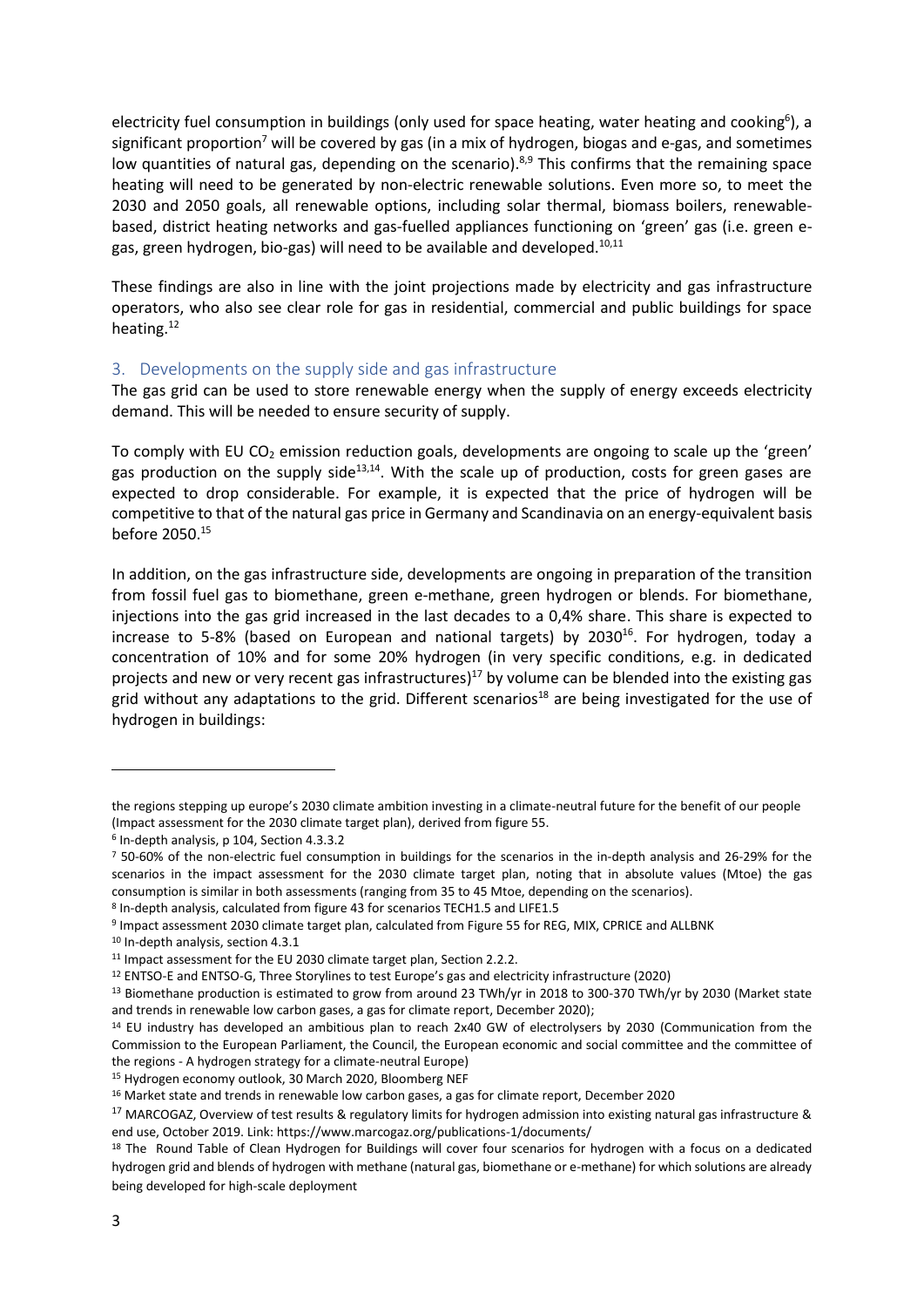- via a dedicated hydrogen infrastructure and storage<sup>19</sup>, which can be deployed at any scale and at various distribution levels (e.g. regional, city, a district or even smaller areas);
- by blending hydrogen with natural gas, biomethane, or e-methane delivered in the existing gas grid $^{20}$ ;
- the local production of hydrogen by energy independent buildings to store the excess of electricity produced by PV cells and use it when needed;<sup>21</sup>
- the use of hydrogen for district heating networks.

In most parts of Europe, the gas grid can be adapted fairly quickly<sup>22</sup> to accommodate up to 20% hydrogen<sup>23</sup> with very limited costs<sup>24</sup>. The total estimated investment for building a European hydrogen network (including 75% of converted natural gas pipelines and 25% new pipeline) is considered modest<sup>25</sup> in comparison to the foreseen size of the hydrogen market.

The heating market offers a large, easy-to-develop demand market, which can quickly generate investment security for hydrogen producers and bulk consumers, which in turn will support the transformation in all sectors.

As is the case for the optimal heating solution, the optimal decarbonisation solution and the role of green gases will depend on specific local circumstances (e.g. age of building stock, level of insulation, state of the grids, availability of renewable energy sources). This is why different Member States and regions will focus on different solutions ranging from higher shares of renewable gases to higher electrification rates. Also, the choice of gas will differ depending on the Member State and region: some Member States might only focus on biomethane (e.g. France), some on hydrogen<sup>26</sup> (e.g. UK) or some on both (e.g. Germany).

## 4. Decarbonisation of buildings

New buildings today can include high-performance thermal insulation. However, these buildings will only represent 10-25% of the buildings stock in 2050 and to achieve the ambitious climate goals that have been set out, the remaining buildings will also need to be decarbonised.<sup>27</sup>

Buildings are different across Europe and so are heating needs, due to different climates, energy infrastructure, available renewable energy resources at local level, individual preferences and economic resources. There is no one-size-fits-all solution.

 $19$  11 gas infrastructure companies have published a vision to build a hydrogen backbone to the gas grid in 10 Member States by 2040[: European Hydrogen Backbone,](https://gasforclimate2050.eu/sdm_downloads/european-hydrogen-backbone/) Enagás, Energinet, Fluxys Belgium, Gasunie, GRTgaz, NET4GAS, OGE, ONTRAS, Snam, Swedegas (Nordion Energi), Teréga, and consultancy company Guidehouse July 2020

<sup>&</sup>lt;sup>20</sup> Research and pilot projects are being set up to investigate the effect of increasing blending levels for hydrogen in the gas infrastructure and plans are being prepared to unroll a dedicated hydrogen infrastructure and storage. Some examples of projects: GRHYD (France), Avacon (Germany), Hydeploy (the UK) – all of them focusing on a variable share of H2 up to 20%, because this would not require a major change to the infrastructure and the appliances.

<sup>&</sup>lt;sup>21</sup> For one example see [https://www.solencopower.com/.](https://www.solencopower.com/)

<sup>&</sup>lt;sup>22</sup> In the short term, hydrogen can be blended in most networks at a rate of 6% in terms of volume; by 2030, operators recommend setting a target capacity for integrating blended hydrogen into the networks of 10%, and 20% thereafter; these rates are achievable with limited changes to the infrastructures.

<sup>&</sup>lt;sup>23</sup> MARCOGAZ, Overview of test results & regulatory limits for hydrogen admission into existing natural gas infrastructure & end use, October 2019. Link: https://www.marcogaz.org/publications-1/documents/

<sup>&</sup>lt;sup>24</sup> French TSOs and DSOs, Final report, Technical and economic conditions for injecting hydrogen into natural gas networks, June 2019. Link: http://www.grtgaz.com/fileadmin/plaquettes/en/2019/Technical-economic-conditions-for-injectinghydrogen-into-natural-gas-networks-report2019.pdf

<sup>&</sup>lt;sup>25</sup> 27 to 64 billion euros according to the **European Hydrogen Backbone report** 

<sup>&</sup>lt;sup>26</sup> According to the EU hydrogen strategy, 100 % hydrogen in the EU will only be foreseen for space heating in residential and commercial buildings, in case of hydrogen clusters and potentially hard-to-decarbonise commercial and industrial buildings <sup>27</sup> In-depth analysis, section 4.3.1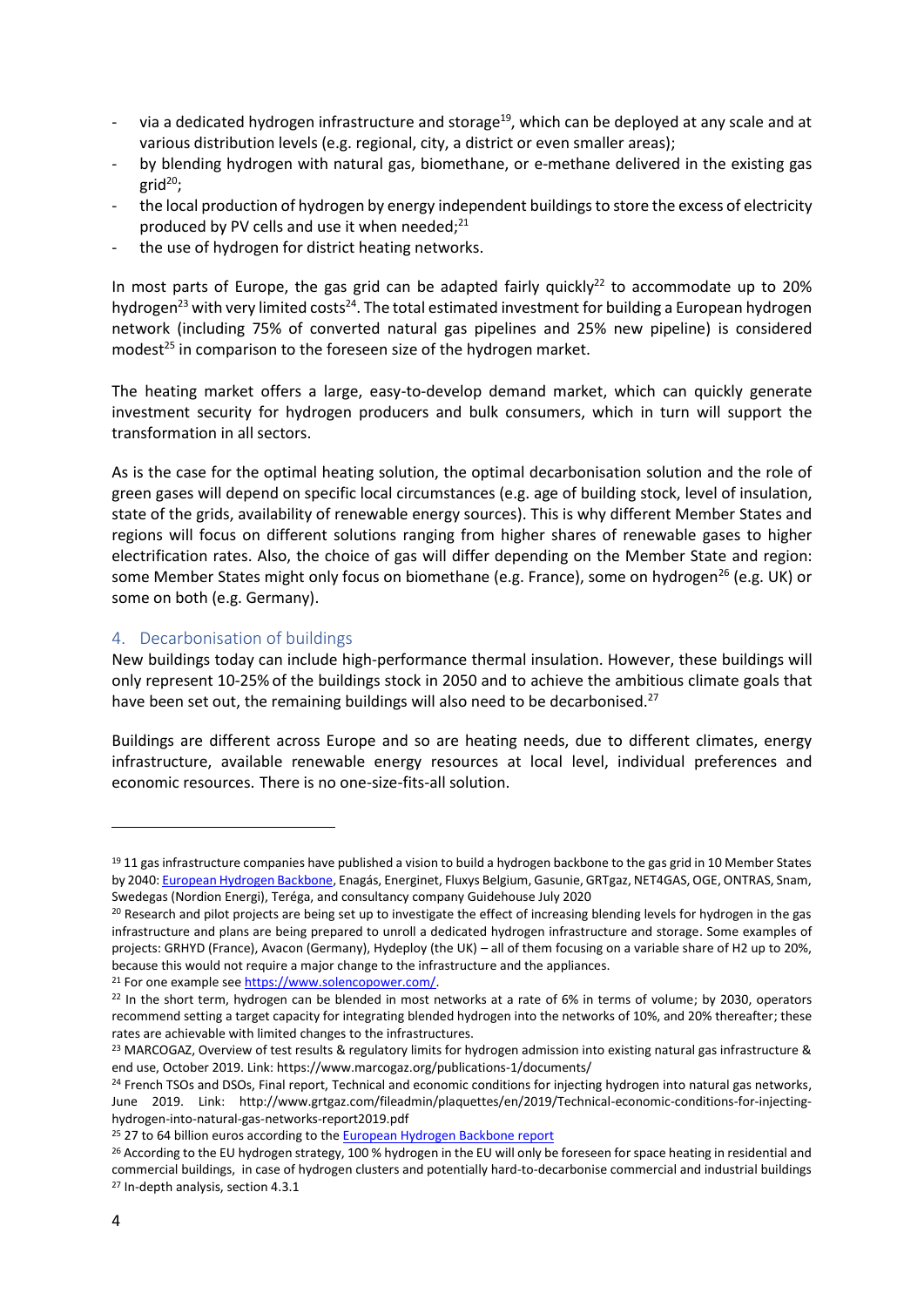Thermal insulation of the building and replacement of windows will be key to reduce the heating demand in buildings. However, these types of renovation take time and are characterised by high financing requirements and long payback periods. These high upfront investments might not be affordable for many consumers, even with funding programs and low capital market rates. Moreover, the potential of thermal insulation is not unlimited as a substantial part of the building stock cannot be fully insulated<sup>28</sup>. When the level of thermal insulation does not reach a certain threshold, low temperature space heating systems (e.g. energy efficient heat pumps) will not be able to cover the heating demand at the rated efficiency of the appliance.

In addition to the financing requirements for the improvement of the building envelope, the existing heating appliance and hydronic system will need to be replaced; aside from possible affordability issue, there might be limitations in existing buildings due to the size of this hydronic system (larger radiators, larger diameter piping, the need for domestic hot water storage) when installing low temperature heating systems.

In these cases, electrification is not the optimal solution to decarbonise the heating system<sup>29</sup>. Instead, converting the gas infrastructure and gas-fuelled space and water heating appliances to 'green' gases, would be cheaper<sup>30</sup>, faster<sup>31</sup> and more efficient.

#### 5. Gas-fuelled space and water heaters and 'green' gases

Gas-fuelled space and water heaters (i.e. condensing boilers, micro-cogeneration including fuel cells, gas fired heat pumps and hybrid heat pumps) today typically burn fossil fuels. This is due to the fact that there is not enough renewable gas available (e.g. green hydrogen, biomethane, green e-gas) that can be injected into the gas grid. This situation is similar to that of electricity two decades ago. Since then, the renewables share in electricity production has grown significantly, and the same is expected to happen for gas in the next decades (see Section 3).

In response, gas-fuelled space heaters are moving towards a 'green' gas readiness so they are able to burn green gas, i.e. biomethane, e-methane, and green hydrogen in blended and pure form. Gas fuelled space and water heaters on the market today are already capable of working with up to 100% bio- and e-methane and some condensing boilers can already accommodate a variable share of hydrogen of up to 20%. In addition, there are fuel cells $^{32}$  on the market today that are already capable of functioning with 100% hydrogen. Boilers and micro-cogeneration units that function with 100% hydrogen are under development and in the field-test phase.

In addition, as the local decarbonisation strategies for gas grids are still undecided, manufacturers of heating systems are considering developing 100% hydrogen ready appliances, which by means of hydrogen conversion kits would be fully convertible to a 100% hydrogen appliance. These appliances

<sup>&</sup>lt;sup>28</sup> According to BPI Buildings Performance Institute Europe ("Long-Term Renovation Strategies: How the building sector can contribute to climate neutrality in the EU », Policy Brief January 2020. Link[: https://www.bpie.eu/wp-](https://www.bpie.eu/wp-content/uploads/2020/01/EUCalc_PB_no3_Buildings.pdf)

[content/uploads/2020/01/EUCalc\\_PB\\_no3\\_Buildings.pdf\)](https://www.bpie.eu/wp-content/uploads/2020/01/EUCalc_PB_no3_Buildings.pdf) 37 % of the existing building stock needs to be demolished by 2050 to meet the goals in a scenario where only 4 % gas is considered in the fuel mix of decentral heat and district heat generation in 2050

<sup>&</sup>lt;sup>29</sup> Heat pumps at higher temperatures are not as efficient as at lower temperatures, the high purchase price remains <sup>30</sup> As an example, a hydrogen boiler and a thermally driven heat pump become competitive versus an electric heat pump in

old buildings at around 4 USD/kg and 5.6 USD/kg respectively (Mc Kinsey, Report from the Hydrogen Council )

 $31$  In comparison, upgrading buildings to work with low temperature heating systems such as heat pumps, require an upgrade of the electricity grid, i.e. a additional electricity generation, transportation and ddistribution capacities plus a renovation of the building envelope, this will take much more time than relying on the gas grid

<sup>32</sup> Solid oxide fuel cells (SOFC) have an overall efficiency of more than 85% (electricity and heat) and work by combining hydrogen produced from the fuel and oxygen from the air to generate power, water, and heat. These systems can be used in cities, factories, trade and commerce, data centers, critical infrastructure (e.g. telecommunications, hospitals) and electric vehicle charging infrastructure.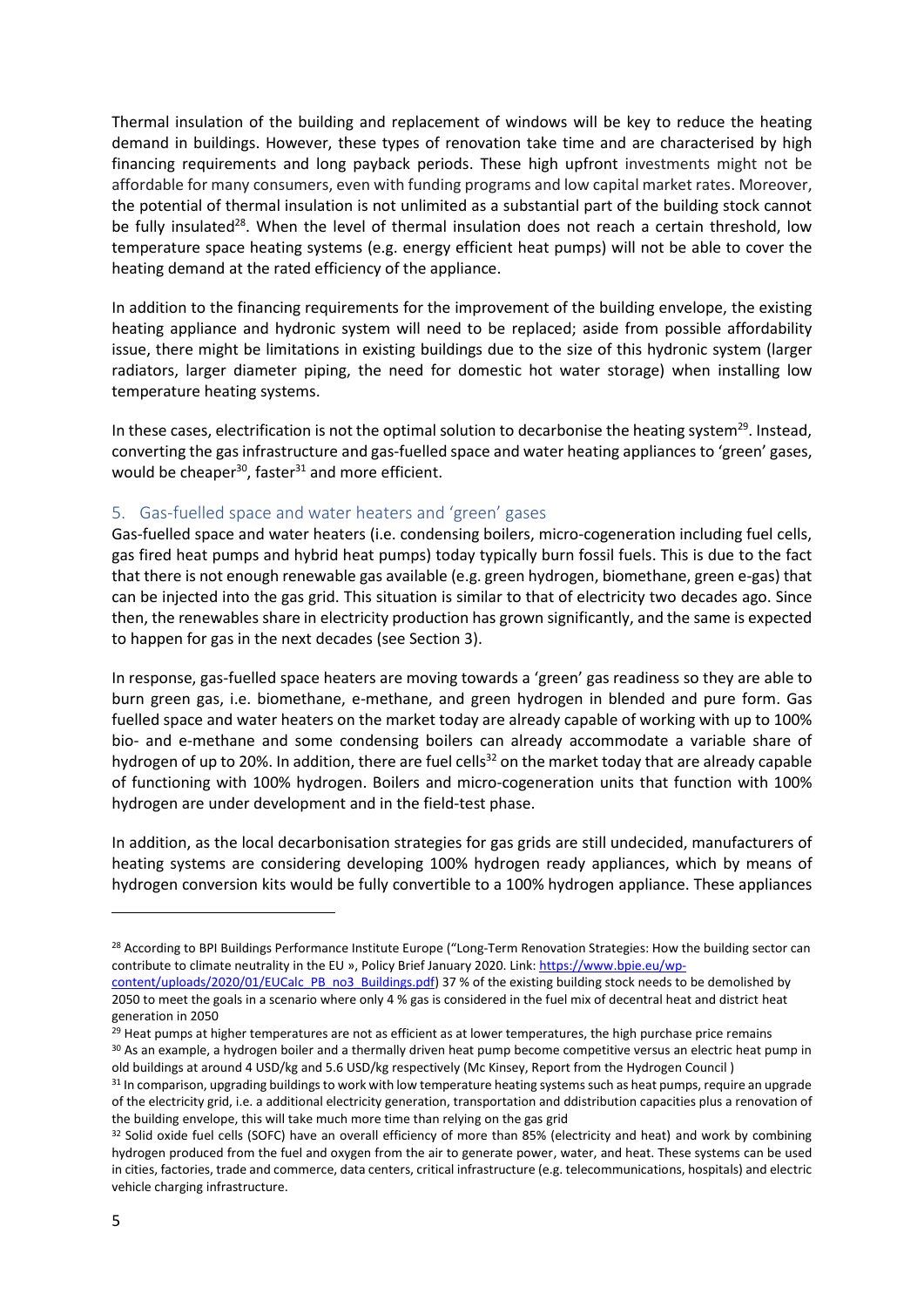would be able to function with any type of green gas (e.g. e-methane, bio-methane, hydrogen or blends with up to 20% hydrogen). The conversion kits would be supplied to the consumer if a region, city or part of a city would convert to 100% hydrogen and would avoid a premature end of life for gasfuelled space and water heating appliances in these areas.

# 6. There is no one-size fits all solution to decarbonise heating. Different efficient and renewable heating solutions will be needed to offer suitable and affordable solutions to all EU citizens

There are 65 million old and inefficient heaters installed in Europe, with an average age of 25 years and average efficiency of 60 to 70%. To reach the 2030 targets, these units will need to be replaced relatively quickly by energy efficient alternatives<sup>33</sup>.

The optimal choice of space and water heating system will depend on specific local circumstances such as the availability of local renewable sources, the availability and feasibility of the energy infrastructures, the building's properties, technical building systems and their link with the energy system. However, individual preferences (of the consumer or installer) and economic resources will also play an important role.

It is clear that electrification of space and water heating with low temperature heating systems, such as heat pumps, in combination with thermal insulation of the building envelope and replacement of windows<sup>34</sup>, will be key in the decarbonisation of heating and EHI fully supports this. However, as shown in the Sections 2 and 4, full electrification would put enormous strains on the electricity grid and not all buildings can be insulated sufficiently to accommodate low temperature heating systems.

In these cases, alternative solutions such as adding a heat pump to an existing condensing boiler, hybrid units (combination heat pump and boiler), thermally-driven heat pumps and micro-CHP can be good alternatives, as they already bring significant reductions in  $CO<sub>2</sub>$  emissions today. They efficiently work in buildings that are not well-insulated and can work with - in the future - decarbonised gases.

However, there are still some barriers to market uptake of the above solutions, which are difficult to overcome in the short term. Some examples are the lack of upskilled installers, the price of electricity versus the price of gas and the suitability of the electricity system.

In these cases, condensing boilers are the next most efficient solution. Condensing gas boilers today have the lowest cost of all the high-efficiency space heating technologies in terms of life cycle cost; and although they are closely followed by air source heat pumps, condensing gas boilers are at least 3.3 times cheaper<sup>35</sup> in terms of purchase price than any of the more efficient alternative space heating technologies. In addition, the payback period for replacing a non-condensing gas boiler with a condensing gas boiler is also at least 7%<sup>36</sup> lower than that of any of the other more efficient appliances. As such, until the price of alternative solutions and/or electricity drops considerably, condensing

<sup>&</sup>lt;sup>33</sup> The impact assessment for the EU 2030 climate target plan and renovation wave indicate a 4 % replacement rate for heating appliances, however, this is already today's replacement rate. As such, to reach the climate goals this should be increased to at least 6 %.

<sup>&</sup>lt;sup>34</sup> Heat pumps will reach their highest efficiency levels when used in new and renovated well-insulated buildings, equipped with low temperature radiators / underfloor heating

 $35$  Space and combination heaters, ecodesign and energy labelling review study (Review study), task  $5 -$  comparison of a condensing gas boiler ≤ 70 kW with an air to water heat pump; comparing with a hybrid ≤ 70 kW, would be 4.1 times cheaper <sup>36</sup> Review study – comparison of the payback period of a condensing gas boiler  $\leq$  70 kW with an air to water heat pump, the payback period was calculated by dividing the purchase price and installation cost of the new appliance by the difference in annual costs for maintenance cost for maintenance, repair and energy of the new appliance in comparison to those a noncondensing boiler; the payback period of a condensing gas boiler ≤ 70 kW vs that of a hybrid ≤ 70 kW, would be 61 % shorter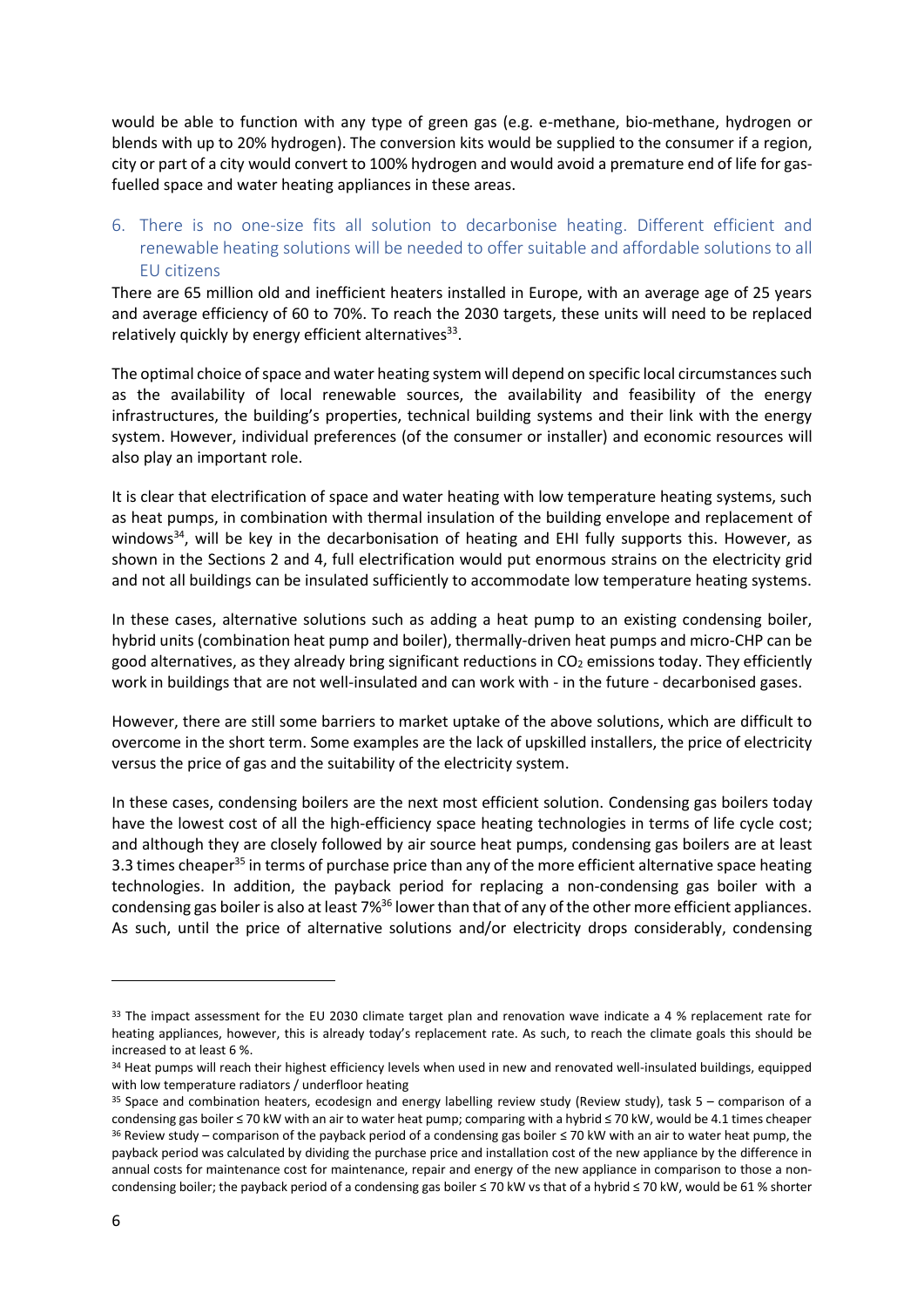boilers will remain the most affordable solution for many households in many EU Member States, especially where there is energy-poverty.

In addition, a quick calculation with the data of the review study of Ecodesign indicates that if the stock of non-condensing gas boilers would be replaced by new gas condensing boilers, the energy savings would be as much as 463 PJ/a and the savings in greenhouse gas emissions would be as much as 23 Mt CO<sub>2</sub> eq./a<sup>37</sup>. As such, they can significantly contribute to the 2030 goal to reduce 55 % CO2 emissions (translating in 77 Mt CO<sub>2</sub> eq/a).<sup>38</sup>

There is no one-size-fits-all-solution: therefore, it is important to keep all solutions available and promote all efficient solutions, including condensing boilers.

## 7. Why should Ecodesign and energy labelling support 'green' gas readiness

Action at EU level will ensure that potential barriers to decarbonising gas, which as shown in the previous sections will have a significant role, are removed. If gas-fuelled space and water heating appliances are 'green' gas ready, Member States and regions will have maximum flexibility in selecting the most suitable decarbonisation pathway for their local conditions.

Gas-fuelled space and water heaters that are sold today are on the market for an average of 15 to 24 years<sup>39</sup>. This means that if no action is taken at EU level in ecodesign and energy labelling in this review (which will at least apply until 2030), consumers will end up with wasted investments, because their gas-fuelled space heating appliances will not be compatible with the decarbonised gas grid.

## 8. How should European policies ecodesign and energy labelling support this?

## 8.1. Ecodesign and energy labelling

## 8.1.1. Proposed ecodesign and energy labelling measures

In 2023: to introduce a pictogram on the energy label indicating the capability of the gas burning appliances to use 1) biomethane, e-methane, bio LPG, 2) a variable share of hydrogen of up to 20% by volume (in combination with biomethane or natural gas) and 3) 100% hydrogen.

In 2025: to introduce a mandatory ecodesign requirement for a gas condensing boilerspace and combi heaters ≤ 70 kW and thermally driven heat pump space and combi heaters ≤ 70 kW to be a '20% hydrogen appliance'.

In 2029: hydrogen readiness, i.e. make sure that gas condensing boiler space and combi heaters ≤ 70 kW and thermally driven heat pump space and combi heaters ≤ 70 kW are '100% hydrogen-ready appliances'.

## 8.1.2. Definitions

'20% hydrogen appliance' means a gas appliance that is designed and approved to operate safely and efficiently without conversion using a gas that has a fluctuating hydrogen content of between 0 and 20% by volume.

 $37$  Calculated from Tables 10 and 15 of the Review study – using the stock base case for condensing and non-condensing boilers ≤ 70 kW, ≤70 and > 400 kW and > 400 kW

<sup>&</sup>lt;sup>38</sup> This is calculated for natural gas, not for green gas

<sup>&</sup>lt;sup>39</sup> Review study, task 5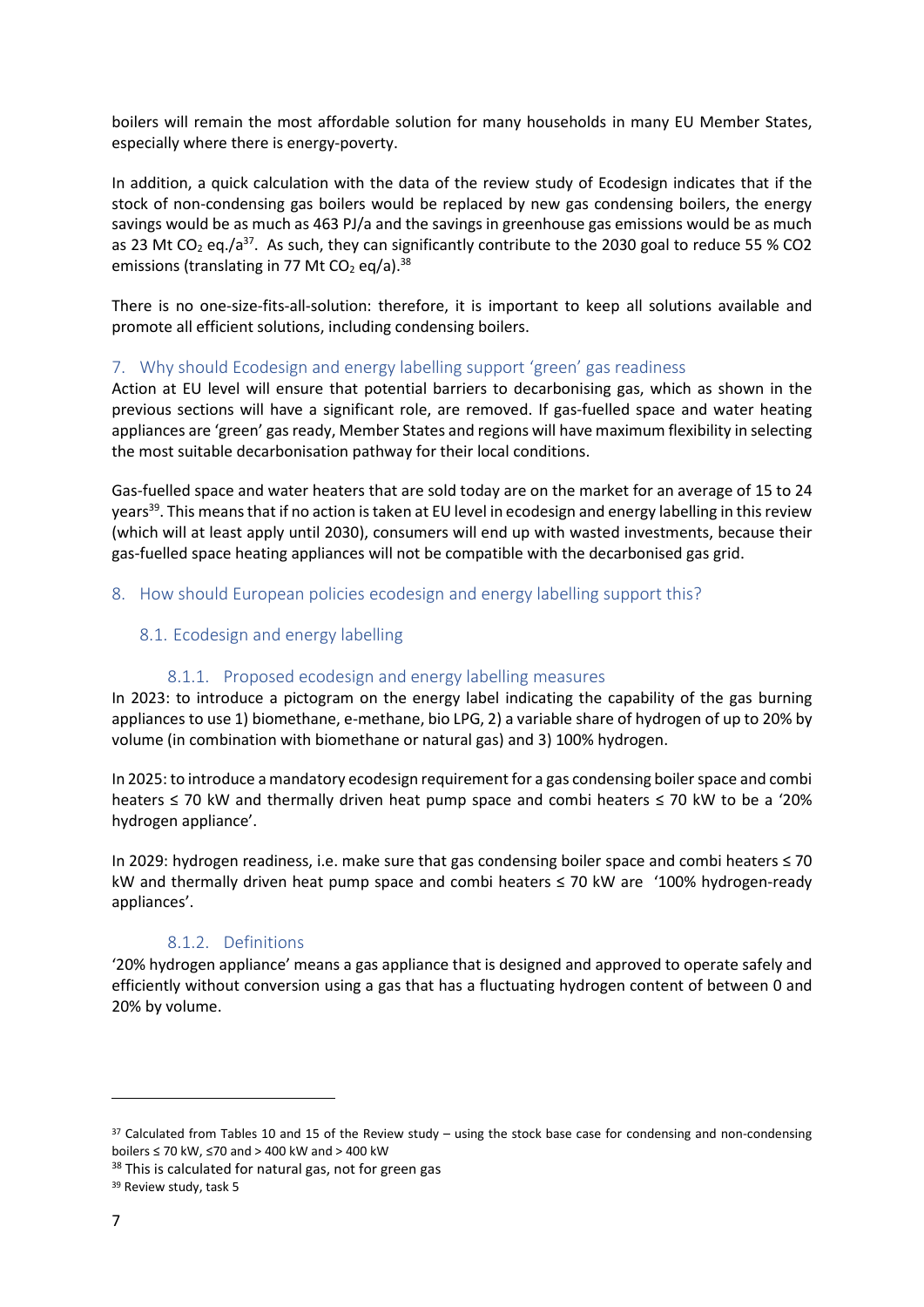'100% Hydrogen-Ready Appliance' means a gas appliance that is designed and approved to be installed and to operate on natural gas and, following a conversion and re-commissioning process, can then operate safely and efficiently using 100% hydrogen'.

# 8.1.3. Ecodesign and safety requirements

100% hydrogen-ready boiler and thermally driven heat pump space and combination heaters are not on the market today, so their energy efficiency and emissions are difficult to determine at this stage. As such, for the moment we propose that the 20% hydrogen boiler and thermally driven heat pump space and combination heaters, as well as the 100% hydrogen-ready boiler thermally driven heat pump space and combination heaters shall meet the ecodesign and energy labelling requirements for gas-fired space heaters or combination heaters tested with a nominal methane content of 100%<sup>40</sup>.

Regarding safety, all gas appliances suitable for green gas shall meet the safety requirements laid down in the Gas Appliances Regulation (EU) 2016/426 for those gases, and be independently tested by a notified body. The hydrogen conversion kits shall be approved by the notified body under the Gas Appliances Regulation including completion of the risk assessment. EN 15502-1 already describes the requirements for developing kits for any gas type.

Currently, European standards are under development to integrate hydrogen blends and at a later stage pure hydrogen. To define the test gases the EN 437 (CEN TC238 WG1 ad hoc group H2) and for the safety and performance of boilers the EN 15502-1 (TC 109 WG 1, ad hoc group H2)) are being reviewed. These updates will be based on ongoing testing programmes and the PAS 4444 used in UK for 100% hydrogen gas appliances certification and the framework of HyDeploy, which is field testing a 20% hydrogen blend. Furthermore, the German Notified Body under the Gas Appliance Regulation, DVGWcert, has recently introduced a certification scheme – ZP 3100 – for appliances according to EN 15502 for blends of 20% H2 and therefore these appliances can be CE-marked for free movement in Europe. Additional certification schemes for other gas appliances and other hydrogen blends are under development.

# 8.1.4. Clarification of the scope of the requirements

After the review study, manufacturers started evaluating the possibility and cost of making appliances hydrogen ready. They started this evaluation for condensing boiler space and combi heaters ≤ 70 kW, these are the most common appliances for the renovation market and hence, by making these products future proof first, the biggest impact on consumers due to stranded investments would be avoided.

The results of this evaluation show that the requirements proposed in Section 8.1.1 are a no-regret option from a cost-benefit point of view. This can also be seen in the rough estimation purchase price and least life cost in Section 8.1.5.

For thermally driven heat pumps, it was deemed appropriate to extrapolate the evaluation results for condensing boiler space and combi heaters  $\leq$  70 kW, as the conversion would not touch the thermodynamic portion of the appliance, only the combustion train.

Concerning mCHPs, EHI is currently gathering the results of finished and ongoing evaluations of the manufacturers for creating a clear overview. Once available, we will share our findings.

Boilers > 70 kW are often custom made products. As such, hydrogen kits would probably also be custom made. Consequently, from a cost-benefit point of view, it might be more beneficial to simply

<sup>40</sup> According to the EN 437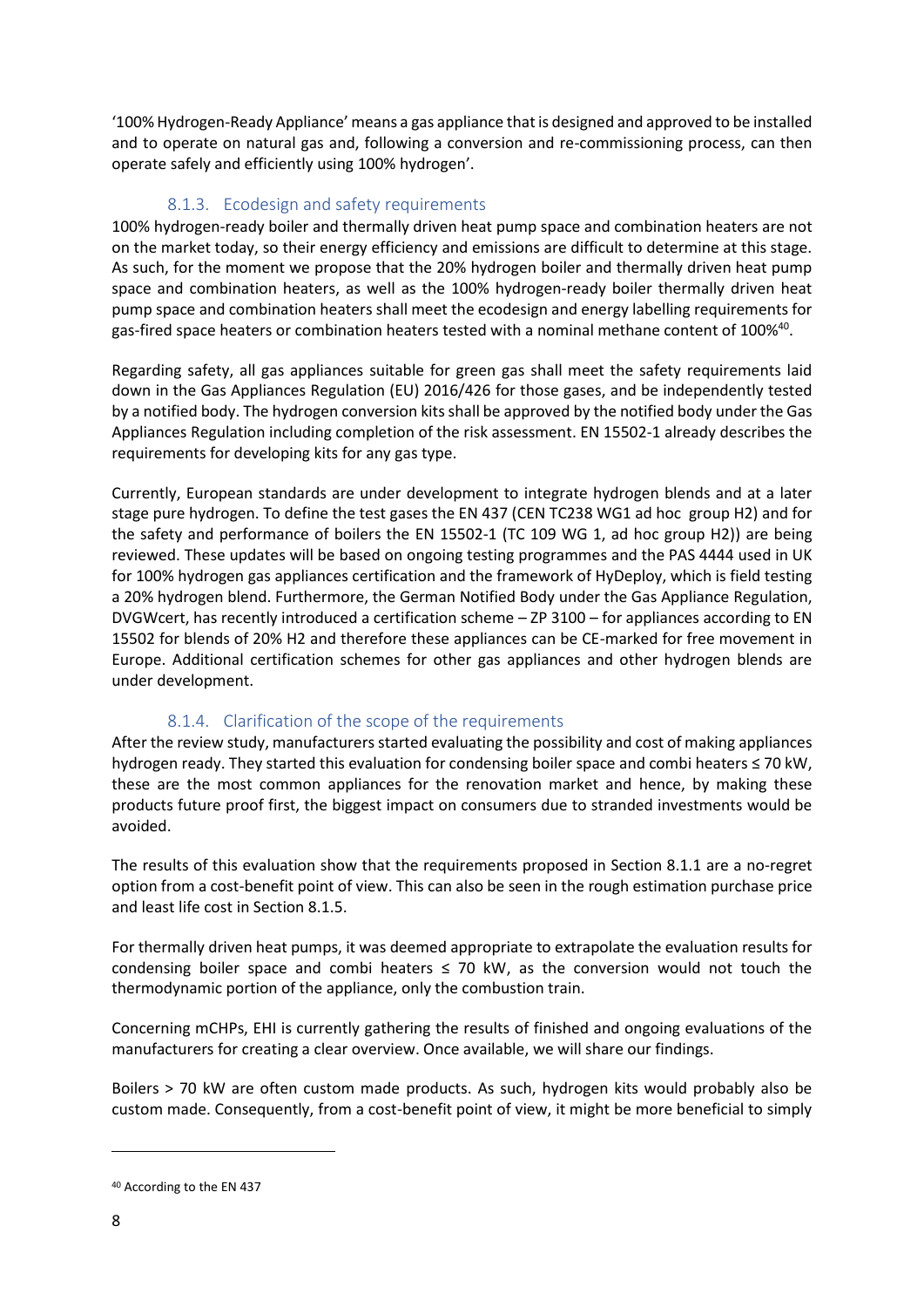replace the boiler rather than to transform it. However, more information will be needed before a final conclusion can be drawn.

In the coming months, EHI members will continue their efforts to evaluate other product categories as well, and will continue to share information with VHK and the European Commission as soon as it is available.

## 8.1.5. Purchase price of a 100 % hydrogen-ready appliance versus the regular gasburning appliance

#### 8.1.5.1. Condensing boiler space heater ≤ 70 kW

The following is a rough estimation of the purchase price of the 100 % hydrogen-ready gas condensing boiler space heater ≤ 70 kW (before conversion) and the purchase price of the hydrogen kit for such a boiler. The estimation is an average based on various independent inputs received from EHI members. The values are given as the increase of the purchase price and least life cycle cost in comparison to the purchase price and least life cycle cost of the base case for a condensing boiler space heater ≤ 70 kW (from the ecodesign and energy labelling review study for space heaters and combination heaters (Task 5, Table 10)), expressed in percentage.

| <b>HYDROGEN READY BOILER INFORMATION</b>                                                                                                                                                     | <b>ESTIMATION<sup>a</sup></b>                 | <b>INCREASE IN LIFE CYCLE</b><br>COST(LLC) <sup>a</sup> |  |
|----------------------------------------------------------------------------------------------------------------------------------------------------------------------------------------------|-----------------------------------------------|---------------------------------------------------------|--|
| Increased purchase price of the hydrogen<br>ready boiler compared to a natural gas boiler                                                                                                    | 16.9%                                         | 1.1%                                                    |  |
| Price of hydrogen conversion kit from natural<br>gas to 100% hydrogen as a percentage of the 12.8%<br>hydrogen ready boiler purchase price                                                   |                                               | 0.8%                                                    |  |
| Time for conversion using the hydrogen<br>conversion kit and commissioning                                                                                                                   | $1-2$ h                                       |                                                         |  |
| Other costs related to the installation of the                                                                                                                                               | Same as normal installation/ possible quality |                                                         |  |
| appliance                                                                                                                                                                                    | check/chimney sweeper                         |                                                         |  |
| Increase in comparison to condensing boiler space heater $\leq$ 70 kW (from the ecodesign and energy labelling review study<br>for space heaters and combination heaters (Task 5, Table 10)) |                                               |                                                         |  |

As the price of hydrogen will be competitive in between 2030 and 2050, no increase in fuel price has been taken into account.

The cost of the hydrogen kit and hydrogen ready boiler will depend on the number of sales. They provide a unique opportunity for low-cost decarbonisation, as long as they have substantial volume. It is essential therefore that national transitions to hydrogen-ready are orchestrated by governments, not left to market forces and not restricted to small regions. With a similar numerical scale as that of today's (2021) "methane" gas boilers, 100% hydrogen-ready gas condensing boilers should be competitively priced (close to same price) in today's terms. By definition, this does not allow for future inflation.

The above does not include the consumer investment cost saving from avoiding the stranding of products and a premature end of life for the product. This principle is also consistent with the EU material efficiency initiatives.

## 8.1.5.2. Thermally driven heat pump space heater  $\leq 70$  kW

The following is a rough estimation of the purchase price of the 100 % hydrogen-ready thermally driven heat pump space heater ≤ 70 kW (before conversion) and the purchase price of the hydrogen